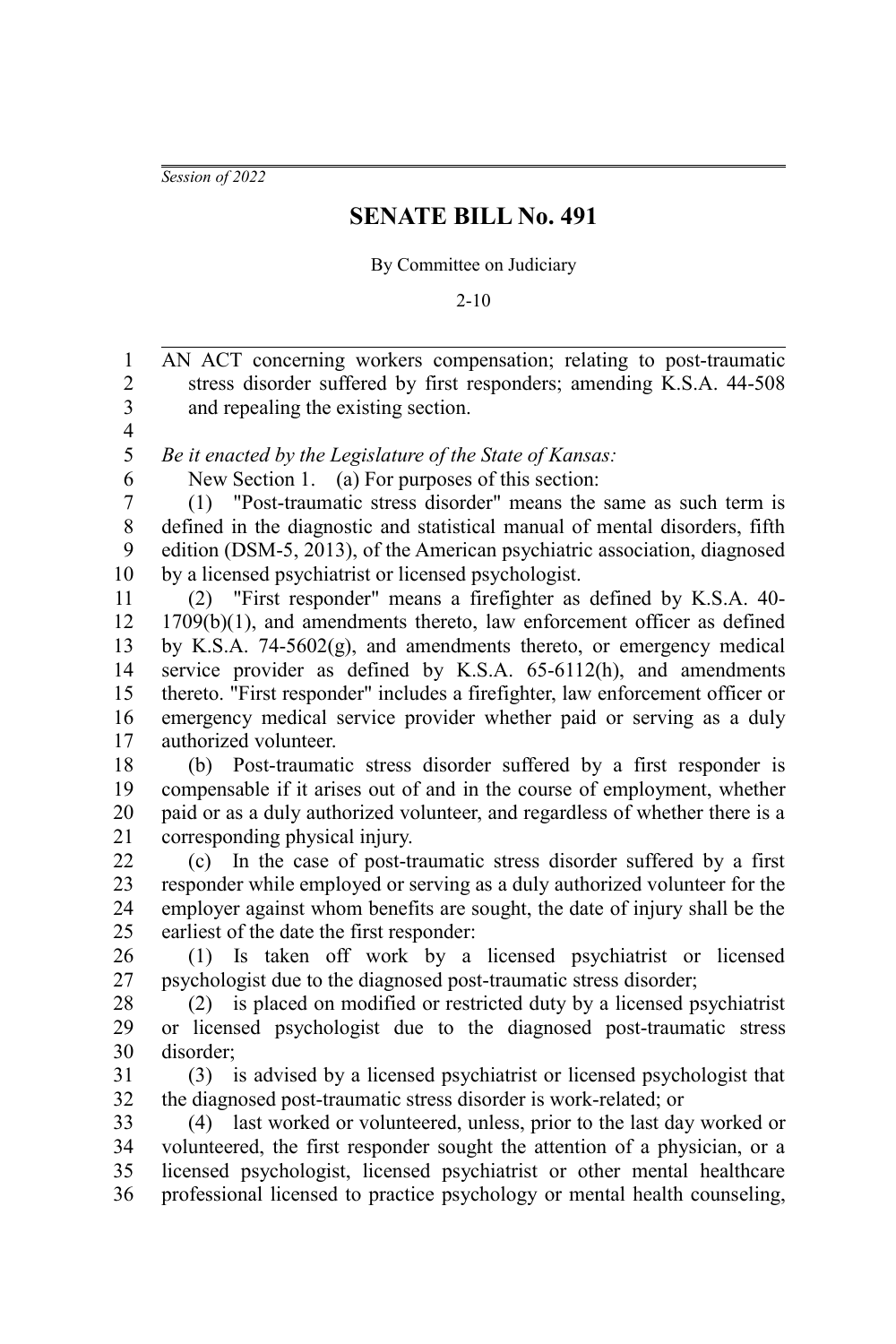for a condition that was subsequently diagnosed as post-traumatic stress disorder by a licensed psychiatrist or licensed psychologist within three months of such last day worked or volunteered and in such case, the date of diagnosis shall be the date of injury. 1 2 3 4

(d) Notwithstanding the provisions of K.S.A.  $44-520(a)(1)$ , and amendments thereto, proceedings for compensation under the workers compensation act for post-traumatic stress disorder suffered by a first responder shall be maintainable if notice is given to the employer not later than 20 calendar days after the date of injury as provided by subsection (c). 5 6 7 8 9 10

(e) The provisions of K.S.A.  $44-501(b)(1)(A)$ , and amendments thereto, if otherwise found to be applicable, shall not bar a claim by a first responder under this section where the first responder's use of alcohol or drugs is attributable to the condition diagnosed as post-traumatic stress disorder and the first responder enters into alcohol or substance abuse treatment or counseling ordered by the licensed psychiatrist or licensed psychologist who diagnosed the post-traumatic stress disorder. 11 12 13 14 15 16 17

(f) This section shall be a part of and supplemental to the workers compensation act. 18 19

Sec. 2. K.S.A. 44-508 is hereby amended to read as follows: 44-508. As used in the workers compensation act: 20 21

(a) "Employer" includes:

22

(1) Any person or body of persons, corporate or unincorporated, and the legal representative of a deceased employer or the receiver or trustee of a person, corporation, association or partnership; 23 24 25

(2) the state or any department, agency or authority of the state, any city, county, school district or other political subdivision or municipality or public corporation and any instrumentality thereof; and 26 27 28

(3) for the purposes of community service work, the entity for which the community service work is being performed and the governmental agency that assigned the community service work, if any, if either such entity or such governmental agency has filed a written statement of election with the director to accept the provisions under the workers compensation act for persons performing community service work and in such case such entity and such governmental agency shall be deemed to be the joint employer of the person performing the community service work and both shall have the rights, liabilities and immunities provided under the workers compensation act for an employer with regard to the community service work, except that the liability for providing benefits shall be imposed only on the party that filed such election with the director or on both if both parties have filed such election with the director; for purposes of community service work, "governmental agency" shall not include any court or any officer or employee thereof and any case where 29 30 31 32 33 34 35 36 37 38 39 40 41 42 43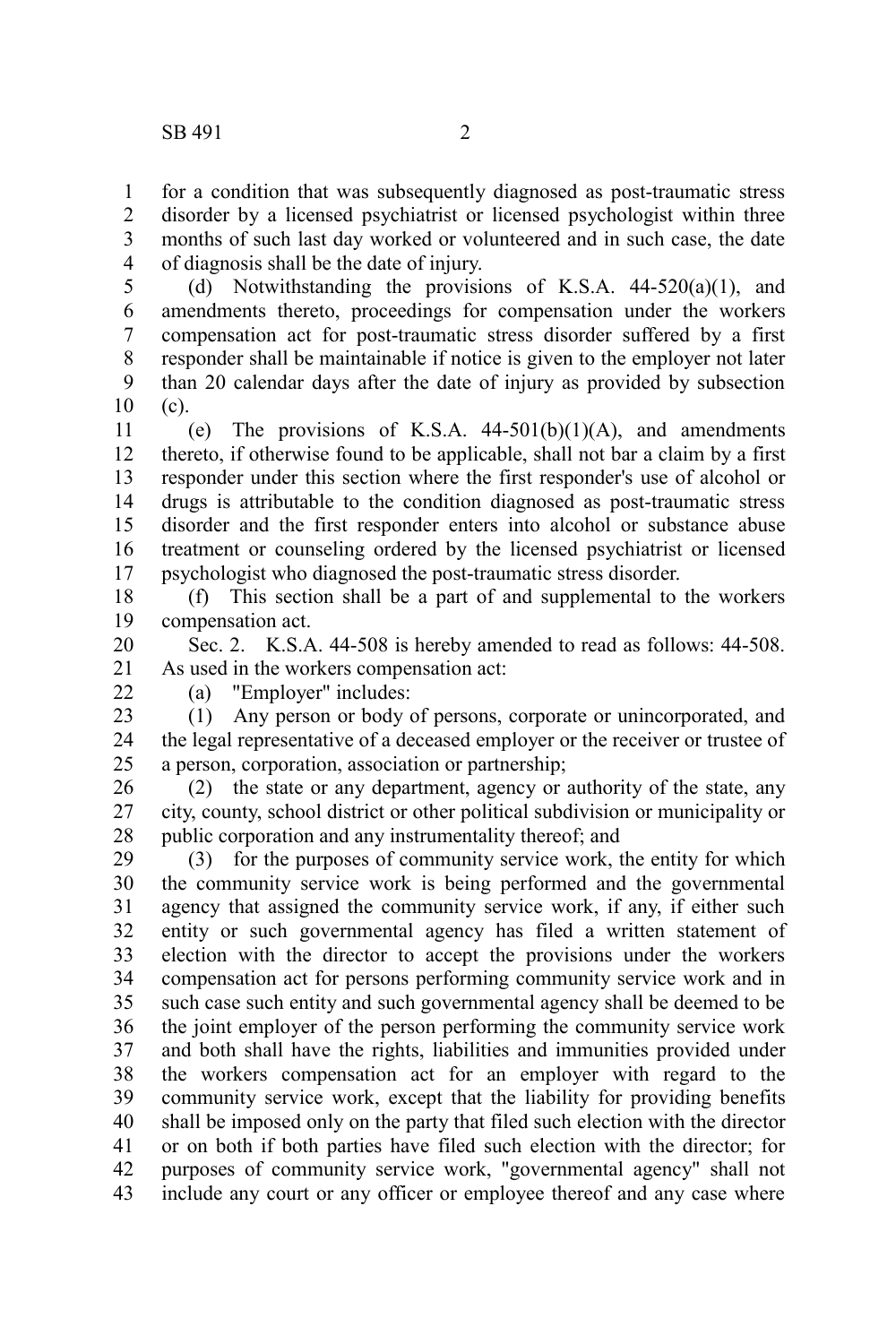there is deemed to be a "joint employer" shall not be construed to be a case of dual or multiple employment. 1 2

(b) "Workman" or "employee" or "worker" means any person who has entered into the employment of or works under any contract of service or apprenticeship with an employer. Such terms shall include, but not be limited to: Executive officers of corporations; professional athletes; persons serving on a volunteer basis as duly authorized law enforcement officers, emergency medical service providers, as defined in K.S.A. 65- 6112, and amendments thereto, firefighters, but only to the extent and during such periods as they are so serving in such capacities; persons employed by educational, religious and charitable organizations, but only to the extent and during the periods that they are paid wages by such organizations; persons in the service of the state or any department, agency or authority of the state, any city, school district or other political subdivision or municipality or public corporation and any instrumentality thereof, under any contract of service, express or implied, and every official or officer thereof, whether elected or appointed, while performing official duties; persons in the service of the state as volunteer members of the Kansas department of civil air patrol, but only to the extent and during such periods as they are officially engaged in the performance of functions specified in K.S.A. 48-3302, and amendments thereto; volunteers in any employment, if the employer has filed an election to extend coverage to such volunteers; minors, whether such minors are legally or illegally employed; and persons performing community service work, but only to the extent and during such periods as they are performing community service work and if an election has been filed an election to extend coverage to such persons. Any reference to an employee who has been injured shall, where the employee is dead, include a reference to the employee's dependents, to the employee's legal representatives or, if the employee is a minor or an incapacitated person, to the employee's guardian or conservator. Unless there is a valid election in effect that has been filed as provided in K.S.A. 44-542a, and amendments thereto, such terms shall not include individual employers, limited liability company members, partners or self-employed persons. 3 4 5 6 7 8 9 10 11 12 13 14 15 16 17 18 19 20 21 22 23 24 25 26 27 28 29 30 31 32 33 34

(c) (1) "Dependents" means such members of the employee's family as were wholly or in part dependent upon the employee at the time of the accident or injury. 35 36 37

(2) "Members of a family" means only surviving legal spouse and children; or if no surviving legal spouse or children, then parents or grandparents; or if no parents or grandparents, then grandchildren; or if no grandchildren, then brothers and sisters. In the meaning of this section, parents include stepparents, children include stepchildren, grandchildren include stepgrandchildren, brothers and sisters include stepbrothers and 38 39 40 41 42 43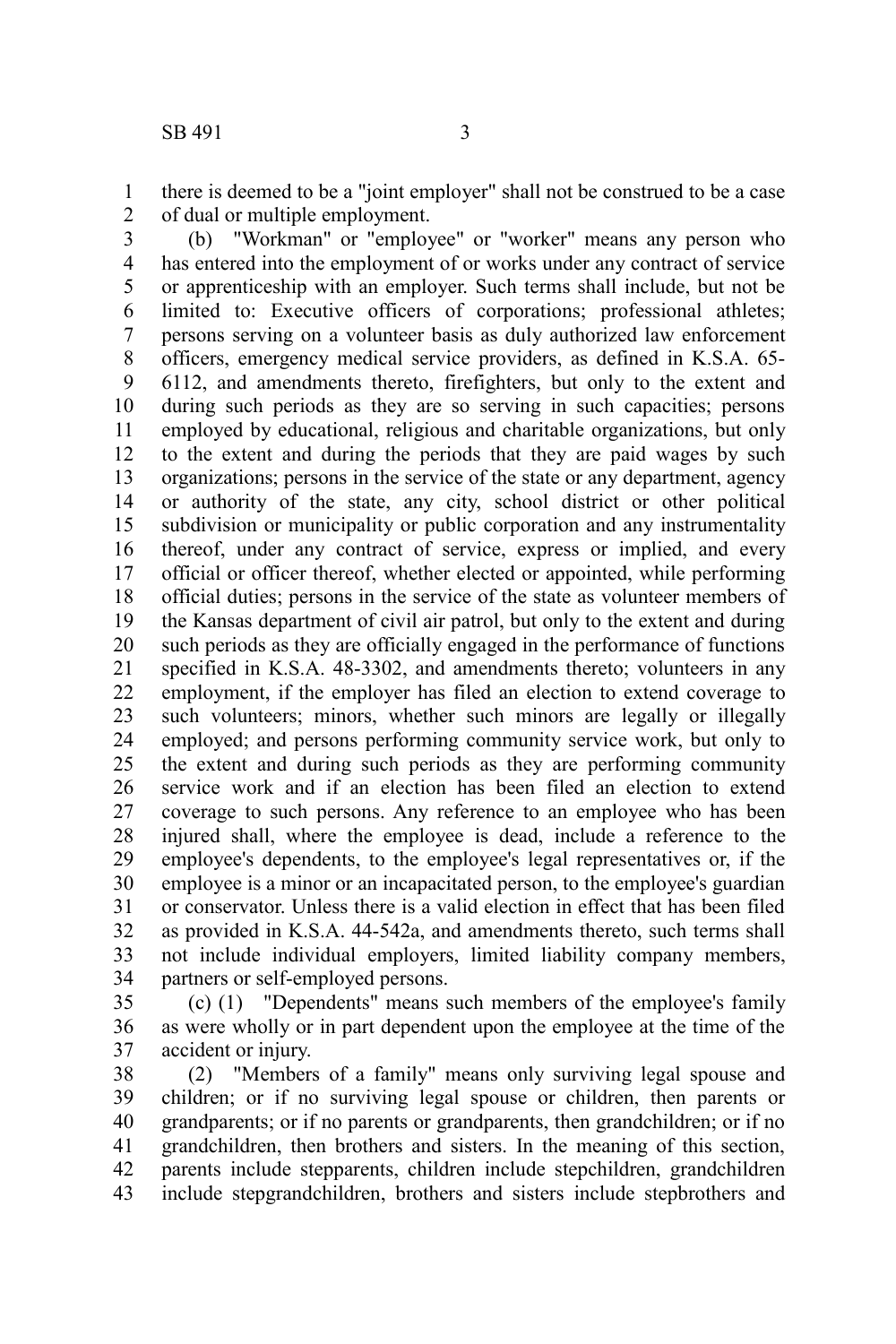stepsisters, and children and parents include that relation by legal adoption. In the meaning of this section, a surviving spouse shall not be regarded as a dependent of a deceased employee or as a member of the family, if the surviving spouse shall have for more than six months willfully or voluntarily deserted or abandoned the employee prior to the date of the employee's death. 1 2 3 4 5 6

7

(3) "Wholly dependent child or children" means:

(A) A birth child or adopted child of the employee except such a child whose relationship to the employee has been severed by adoption; 8 9

(B) a stepchild of the employee who lives in the employee's household; 10 11

(C) any other child who is actually dependent in whole or in part on the employee and who is related to the employee by marriage or consanguinity; or 12 13 14

(D) any child as defined in subsection  $(c)(3)(A)$ ,  $(3)(B)$  or  $(3)(C)$  who is less than 23 years of age and who is not physically or mentally capable of earning wages in any type of substantial and gainful employment or who is a full-time student attending an accredited institution of higher education or vocational education. 15 16 17 18 19

(d) "Accident" means an undesigned, sudden and unexpected traumatic event, usually of an afflictive or unfortunate nature and often, but not necessarily, accompanied by a manifestation of force. An accident shall be identifiable by time and place of occurrence, produce at the time symptoms of an injury and occur during a single work shift. The accident must be the prevailing factor in causing the injury. "Accident" shall in no case be construed to include repetitive trauma in any form. 20 21 22 23 24 25 26

(e) "Repetitive trauma" refers to cases where an injury occurs as a result of repetitive use, cumulative traumas or microtraumas. The repetitive nature of the injury must be demonstrated by diagnostic or clinical tests. The repetitive trauma must be the prevailing factor in causing the injury. "Repetitive trauma" shall in no case be construed to include occupational disease, as defined in K.S.A. 44-5a01, and amendments thereto. 27 28 29 30 31 32 33

In the case of injury by repetitive trauma, the date of injury shall be the earliest of: 34 35

(1) The date the employee, while employed for the employer against whom benefits are sought, is taken off work by a physician due to the diagnosed repetitive trauma; 36 37 38

(2) the date the employee, while employed for the employer against whom benefits are sought, is placed on modified or restricted duty by a physician due to the diagnosed repetitive trauma; 39 40 41

(3) the date the employee, while employed for the employer against whom benefits are sought, is advised by a physician that the condition is 42 43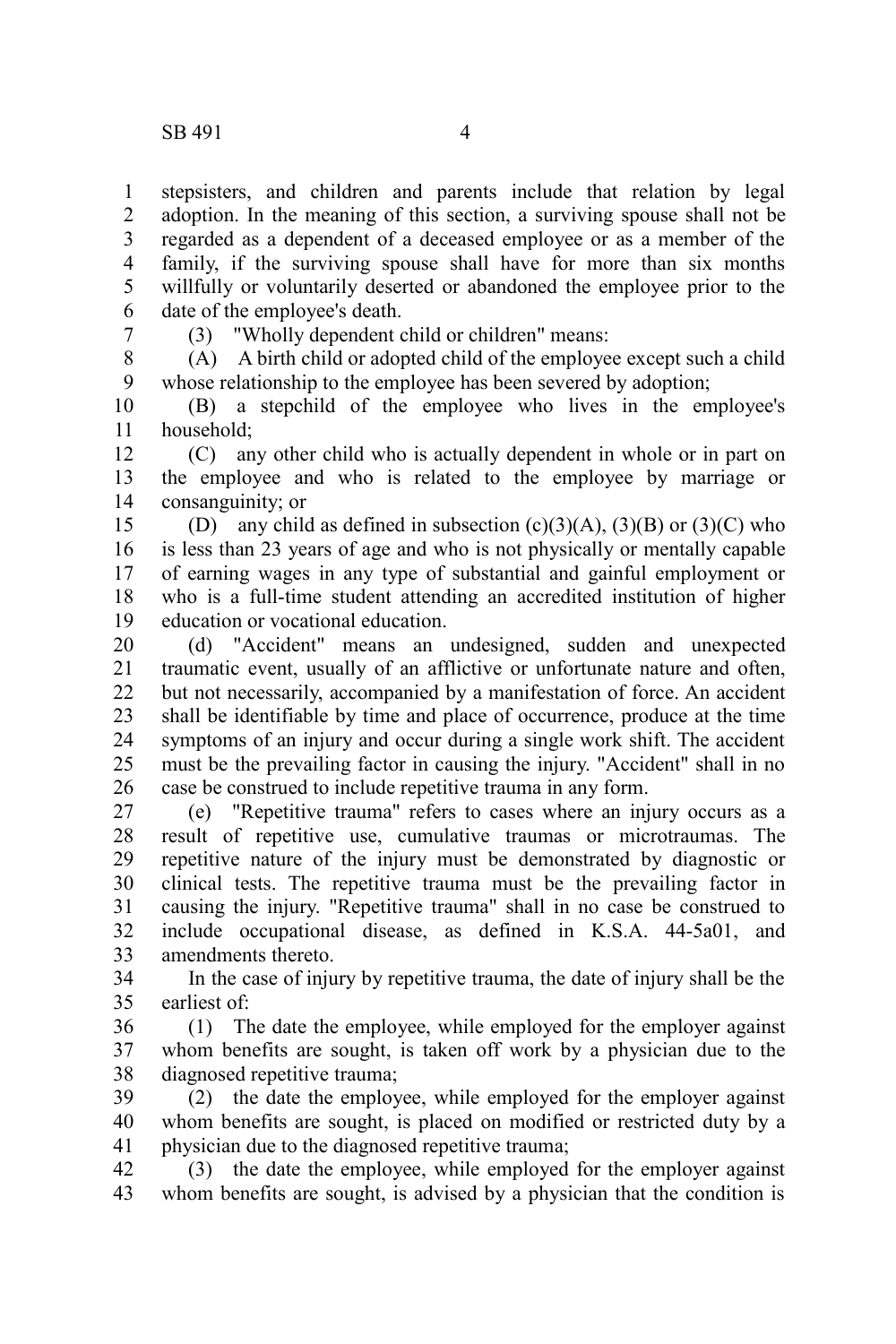work-related; or 1

(4) the last day worked, if the employee no longer works for the employer against whom benefits are sought. 2 3

4

In no case shall the date of accident be later than the last date worked.

(f) (1) "Personal injury" and "injury" mean any lesion or change in the physical structure of the body, causing damage or harm thereto. *In the case of a first responder, as defined in section 1, and amendments thereto, "personal injury" and "injury" includes post-traumatic stress disorder as defined by section 1, and amendments thereto. Except as provided by section 1, and amendments thereto, "*personal injury*"* or *"*injury*"* may occur only by accident, repetitive trauma or occupational disease as those terms are defined. 5 6 7 8 9 10 11 12

(2) An injury is compensable only if it arises out of and in the course of employment. An injury is not compensable because work was a triggering or precipitating factor. An injury is not compensable solely because it aggravates, accelerates or exacerbates a preexisting condition or renders a preexisting condition symptomatic. 13 14 15 16 17

(A) An injury by repetitive trauma shall be deemed to arise out of employment only if: 18 19

(i) The employment exposed the worker to an increased risk or hazard to which the worker would not have been exposed in normal nonemployment life; 20 21 22

(ii) the increased risk or hazard to which the employment exposed the worker is the prevailing factor in causing the repetitive trauma; and 23 24

(iii) the repetitive trauma is the prevailing factor in causing both the medical condition and resulting disability or impairment. 25 26

(B) An injury by accident shall be deemed to arise out of employment only if: 27 28

(i) There is a causal connection between the conditions under which the work is required to be performed and the resulting accident; and 29 30

(ii) the accident is the prevailing factor causing the injury, medical condition and resulting disability or impairment. 31 32

(3) (A) The words "arising out of and in the course of employment" as used in the workers compensation act shall not be construed to include: 33 34

(i) Injury that occurred as a result of the natural aging process or by the normal activities of day-to-day living; 35 36

(ii) accident or injury that arose out of a neutral risk with no particular employment or personal character; 37 38

(iii) accident or injury that arose out of a risk personal to the worker; or 39 40

(iv) accident or injury that arose either directly or indirectly from idiopathic causes. 41 42

(B) The words "arising out of and in the course of employment" as 43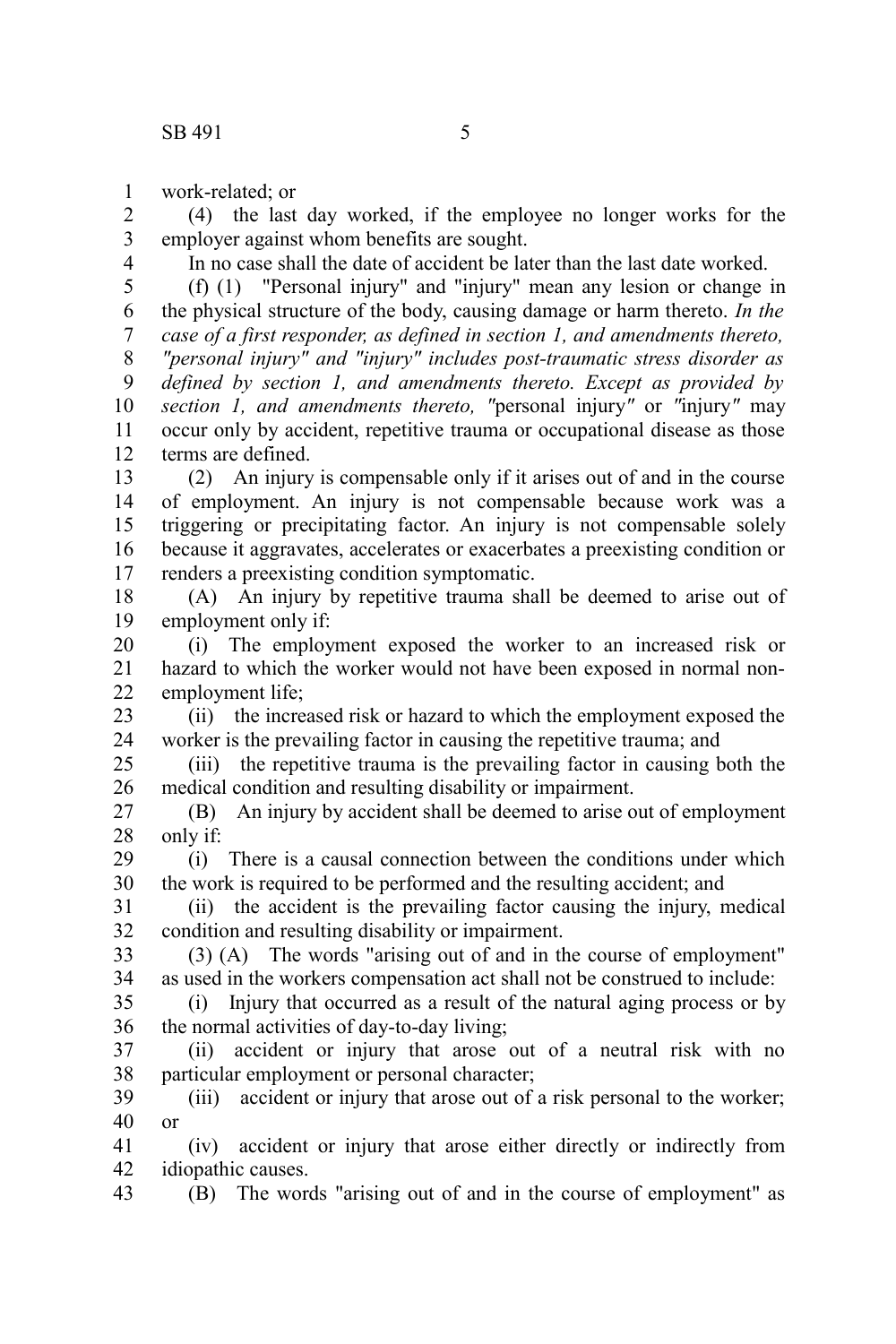used in the workers compensation act shall not be construed to include injuries to the employee occurring while the employee is on the way to assume the duties of employment or after leaving such duties, the proximate cause of which injury is not the employer's negligence. An employee shall not be construed as being on the way to assume the duties of employment or having left such duties at a time when the worker is on the premises owned or under the exclusive control of the employer or on the only available route to or from work that is a route involving a special risk or hazard connected with the nature of the employment, that is not a risk or hazard to which the general public is exposed and that is a route not used by the public except in dealings with the employer. An employee shall not be construed as being on the way to assume the duties of employment, if the employee is a provider of emergency services responding to an emergency. 1 2 3 4 5 6 7 8 9 10 11 12 13 14

(C) The words, "arising out of and in the course of employment" as used in the workers compensation act shall not be construed to include injuries to employees while engaged in recreational or social events under circumstances where the employee was under no duty to attend and where the injury did not result from the performance of tasks related to the employee's normal job duties or as specifically instructed to be performed by the employer. 15 16 17 18 19 20 21

(g) "Prevailing" as it relates to the term "factor" means the primary factor, in relation to any other factor. In determining what constitutes the "prevailing factor" in a given case, the administrative law judge shall consider all relevant evidence submitted by the parties. 22 23 24 25

(h) "Burden of proof" means the burden of a party to persuade the trier of facts by a preponderance of the credible evidence that such party's position on an issue is more probably true than not true on the basis of the whole record unless a higher burden of proof is specifically required by this act. 26 27 28 29 30

(i) "Director" means the director of workers compensation as provided for in K.S.A. 75-5708, and amendments thereto. 31 32

(j) "Healthcare provider" means any person licensed, by the proper licensing authority of this state, another state or the District of Columbia, to practice medicine and surgery, osteopathy, chiropractic, dentistry, optometry, podiatry, audiology or psychology. 33 34 35 36

37

(k) "Secretary" means the secretary of labor.

(l) "Construction design professional" means any person who is an architect, professional engineer, landscape architect or land surveyor who has been issued a license by the state board of technical professions to practice such technical profession in Kansas or any corporation organized to render professional services through the practice of one or more of such technical professions in Kansas under the professional corporation law of 38 39 40 41 42 43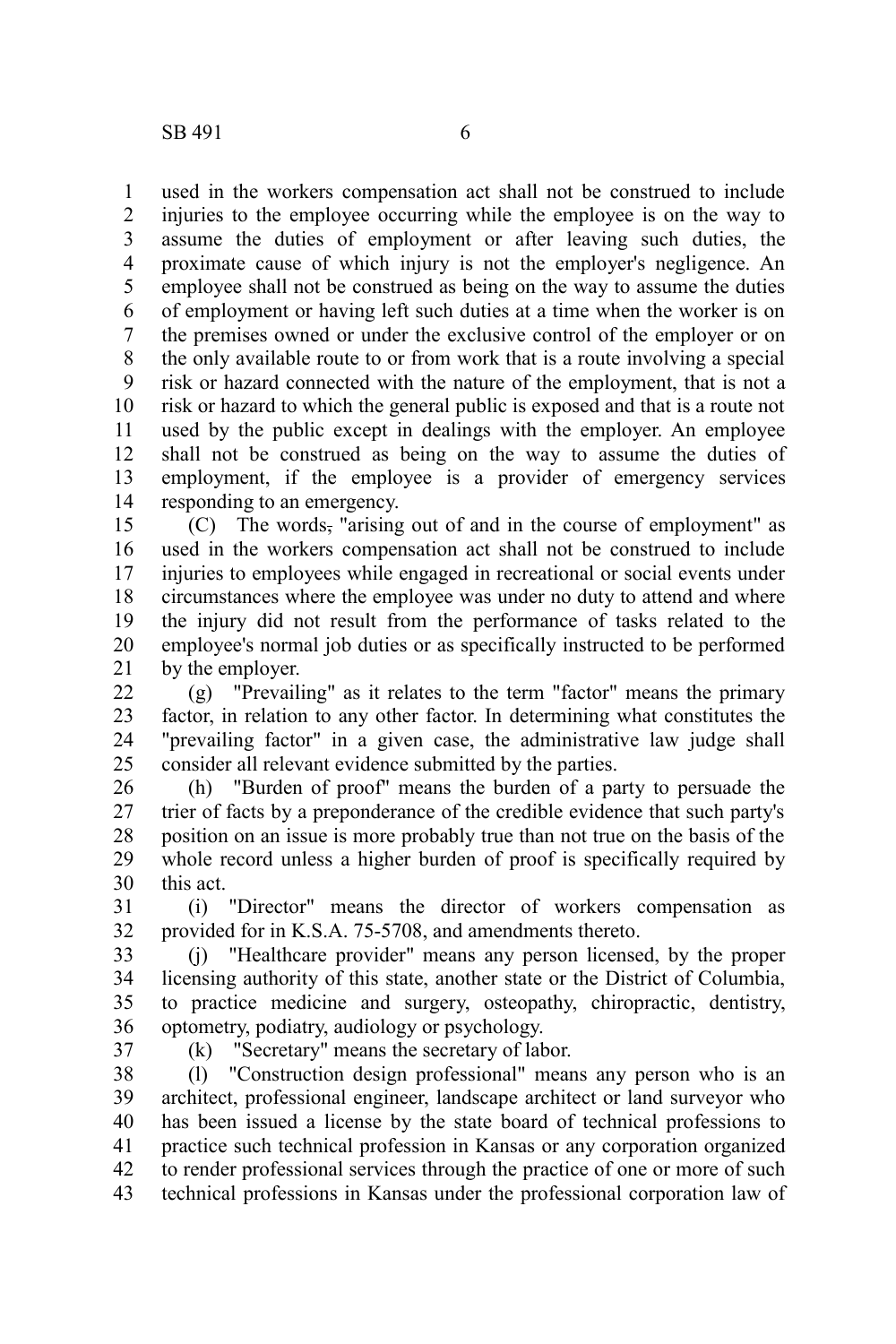Kansas or any corporation issued a certificate of authorization under K.S.A. 74-7036, and amendments thereto, to practice one or more of such technical professions in Kansas. 1 2 3

4

(m) "Community service work" means:

(1) Public or community service performed as a result of a contract of diversion or of assignment to a community corrections program or conservation camp or suspension of sentence or as a condition of probation or in lieu of a fine imposed by court order; or 5 6 7 8

(2) public or community service or other work performed as a requirement for receipt of any kind of public assistance in accordance with any program administered by the secretary for children and families. 9 10 11

(n) "Utilization review" means the initial evaluation of appropriateness in terms of both the level and the quality of healthcare and health services provided to a patient, based on accepted standards of the healthcare profession involved. Such evaluation is accomplished by means of a system that identifies the utilization of healthcare services above the usual range of utilization for such services, that is based on accepted standards of the healthcare profession involved and that refers instances of possible inappropriate utilization to the director for referral to a peer review committee. 12 13 14 15 16 17 18 19 20

(o) "Peer review" means an evaluation by a peer review committee of the appropriateness, quality and cost of healthcare and health services provided a patient that is based on accepted standards of the healthcare profession involved and that is conducted in conjunction with utilization review. 21 22 23 24  $25$ 

(p) "Peer review committee" means a committee composed of healthcare providers licensed to practice the same healthcare profession as the healthcare provider who rendered the healthcare services being reviewed. 26 27 28 29

(q) "Group-funded self-insurance plan" includes each group-funded workers compensation pool that is authorized to operate in this state under K.S.A. 44-581 through 44-592, and amendments thereto, each municipal group-funded pool under the Kansas municipal group-funded pool act that is covering liabilities under the workers compensation act and any other similar group-funded or pooled plan or arrangement that provides coverage for employer liabilities under the workers compensation act and is authorized by law. 30 31 32 33 34 35 36 37

(r) On and after the effective date of this act, "Workers compensation board" or "board" means the workers compensation appeals board established under K.S.A. 44-555c, and amendments thereto. 38 39 40

(s) "Usual charge" means the amount most commonly charged by healthcare providers for the same or similar services. 41 42

(t) "Customary charge" means the usual rates or range of fees charged 43